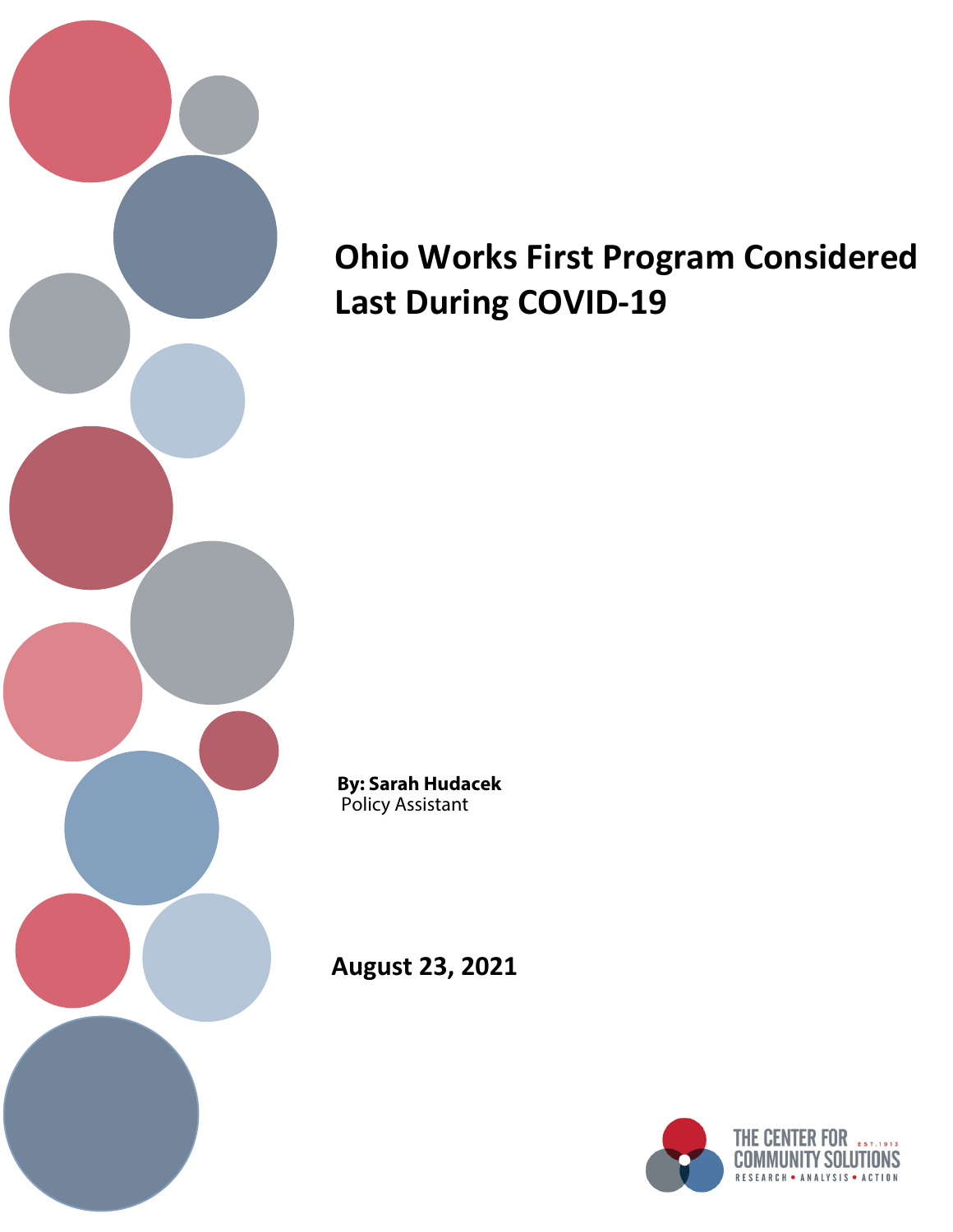

## **Ohio Works First Program Considered Last During COVID-19**

**Sarah Hudacek Policy Assistant**

**August 23, 2021**

Public benefits programs must be effective in both times of prosperity and times of economic downturn. [Community Solutions recently wrote](https://www.communitysolutions.com/covid-recession-tale-two-recoveries/) that it's likely COVID-19 recovery will deepen the divide between low-income and middle-class Americans. As we look to the scheduled end of the Public Health Emergency Declaration in December 2021, it's vital to continue support to families receiving public assistance as temporary COVID-19 aid ends.

In 2020, during the height of the COVID-19 pandemic, Ohio's Temporary Assistance for Needy Families (TANF) cash assistance program, called Ohio Works First (OWF), was relatively unresponsive to the economic recession compared to food assistance programs. Most public benefits programs are countercyclical to the economy – meaning that when the economy thrives, enrollment in benefits programs is low, and when the economy is struggling, enrollment in benefits increases. However, OWF barely expanded caseloads in spring and summer 2020 and quickly returned to pre-pandemic levels by the end of the year.

The structure of TANF creates barriers for the program to be a safety net for Ohioans in need. As [Community Solutions has written in the past,](https://www.communitysolutions.com/research/temporary-assistance-needy-families-ohio-balancing-program-integrity-entitlement-reducing-poverty-not-goal/) the set amount of federal funding Ohio receives through the TANF block grant, as well as federal rules regarding work requirements, time limits, and other matters, somewhat limits the state's ability to serve every needy Ohioan with TANF federal funds alone.

Throughout the COVID-19 pandemic, the Supplemental Nutrition Assistance Program (SNAP) received an influx of emergency funding to help state programs meet increased need. TANF programs did not see equal amounts of funding, and the funding that was received came in spring 2021, almost a year after the onset of the pandemic.

To support the SNAP program, the Families First Coronavirus Response Act, passed in March 2020, allowed states to [suspend the SNAP three-month time limit](https://www.communitysolutions.com/snap-program-coronavirus/) for benefits for Able-Bodied Adults Without Dependents (ABAWDs), allowed states to provide [emergency allotments \(EAs\)](https://www.communitysolutions.com/research/temporary-emergency-hunger-assistance-buoying-ohios-economy/) to SNAP households to increase their monthly benefit amount, and created the [Pandemic-EBT](https://www.communitysolutions.com/ohios-new-pandemic-ebt-program-will-provide-groceries-850000-ohio-children/)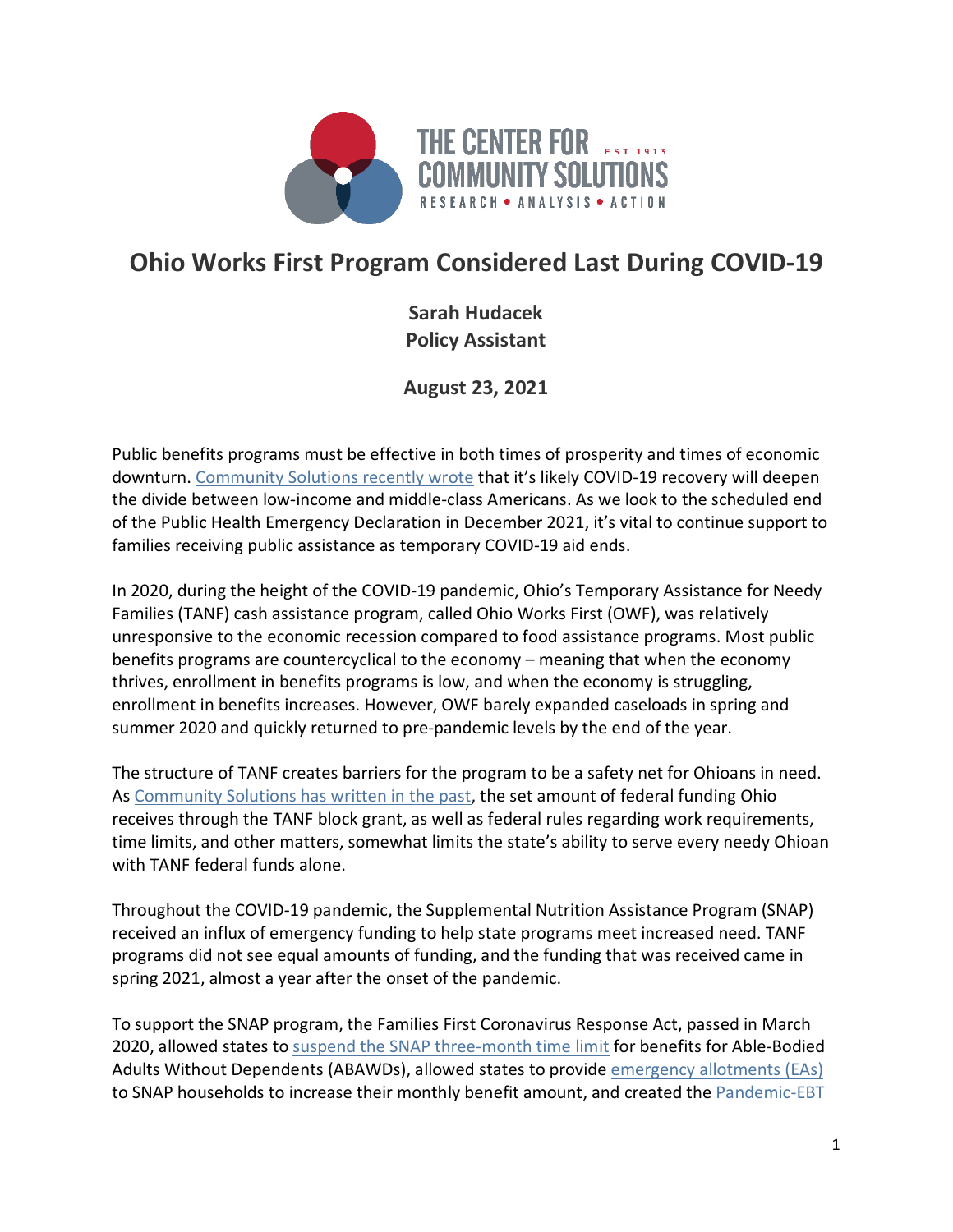[\(P-EBT\) program,](https://www.communitysolutions.com/ohios-new-pandemic-ebt-program-will-provide-groceries-850000-ohio-children/) which provided meal replacement benefits to households whose children were eligible for free or reduced lunches at school, but whose schools were closed at any point during the 2019-2020 school year. The P-EBT program was later [extended through summer](https://www.communitysolutions.com/ohio-plans-extend-pandemic-ebt-program-remainder-2020-2021-school-year/)   $2021.<sup>1</sup>$  $2021.<sup>1</sup>$  $2021.<sup>1</sup>$  $2021.<sup>1</sup>$ 

In contrast, the only TANF funding authorized through COVID-19 relief packages was the Pandemic Emergency Assistance Fund, established by the American Rescue Plan Act of 2021, which provided \$33.9 million<sup>[2](#page-2-1)</sup> to Ohio to provide non-recurrent, short-term benefits – lasting less than four months – to needy Ohioans, meaning these funds could not be used to expand the OWF program<sup>[3](#page-2-2)</sup>. Because of the restrictions placed on these dollars, it's likely these dollars were used to fund Ohio's Prevention, Retention and Contingency (PRC) program, a diversion program that offers short-term help to families for car repairs, rent, home maintenance, and other expenses that might otherwise lead to a family falling deeper into poverty.

## **Ohio Works First Data**

In both 2019 and 2020, the yearly average payment to Ohio Works First enrollees was just over \$210 per month, which works out to about \$2,520 per year. If a three-person family makes 50 percent of the federal poverty level (FPL) – the maximum income possible while still being eligible for OWF – the average cash payments delivered through OWF would only bring a family to \$742 per month, or \$13,380 per year, which is about 62 percent of the federal poverty level for a family of three in 2020. According to the Administration for Children and Families at the U.S. Department of Health and Human Services, in 2019, only 6.8 percent of Ohio Works First recipients had income outside of cash assistance payments.[4](#page-2-3)

As Tables 1-3 illustrate, the total number of Ohio Works First enrollees in both 2019 and 2020 was less than 1 percent of Ohio's population. In 2019, the Census Bureau's American Community Survey estimated Ohio's statewide poverty level at 13.1 percent – meaning 13.1 percent of Ohio's population had an income below the federal poverty level. Given that in 2019, 0.78 percent of Ohio's entire population was enrolled in OWF, it's estimated that only 6 percent of all Ohioans in poverty were enrolled. It's important to note that not all Ohioans in poverty are eligible for OWF. The poverty rate calculates Ohioans at 100 percent FPL or less, and OWF eligibility is set to 50 percent FPL. OWF is also only available for families with children who meet income requirements.

<span id="page-2-0"></span> <sup>1</sup> States are Using Much-Needed Temporary flexibility in SNAP to Respond To COVID-19 Challenges. Center on Budget and Policy Priorities. (2021, June 3). [https://www.cbpp.org/research/food-assistance/states-are-using](https://www.cbpp.org/research/food-assistance/states-are-using-much-needed-temporary-flexibility-in-snap-to-respond-to)[much-needed-temporary-flexibility-in-snap-to-respond-to](https://www.cbpp.org/research/food-assistance/states-are-using-much-needed-temporary-flexibility-in-snap-to-respond-to)

<span id="page-2-1"></span><sup>&</sup>lt;sup>2</sup> Administration for Children & Families, Office of Family Assistance, Pandemic Emergency Assistance Fund Allotment - States (n.d.). [https://www.acf.hhs.gov/sites/default/files/documents/ofa/State-pandemic-emergency](https://www.acf.hhs.gov/sites/default/files/documents/ofa/State-pandemic-emergency-asssistance-fund-allotment-Table.pdf)[asssistance-fund-allotment-Table.pdf](https://www.acf.hhs.gov/sites/default/files/documents/ofa/State-pandemic-emergency-asssistance-fund-allotment-Table.pdf)

<span id="page-2-2"></span><sup>&</sup>lt;sup>3</sup> Office of Family Assistance, TANF-ACF-PI-2021-02 (The Pandemic Emergency Assistance Fund) (2021). Administration for Children & Families, Office of Family Assistance[. https://www.acf.hhs.gov/ofa/policy](https://www.acf.hhs.gov/ofa/policy-guidance/tanf-acf-pi-2021-02)[guidance/tanf-acf-pi-2021-02](https://www.acf.hhs.gov/ofa/policy-guidance/tanf-acf-pi-2021-02)

<span id="page-2-3"></span><sup>4</sup> Administration for Children & Families, Characteristics and Financial Circumstances of TANF Recipients Fiscal Year (FY) 2019 (n.d.)[. https://www.acf.hhs.gov/sites/default/files/documents/ofa/fy19\\_characteristics\\_final.pdf](https://www.acf.hhs.gov/sites/default/files/documents/ofa/fy19_characteristics_final.pdf)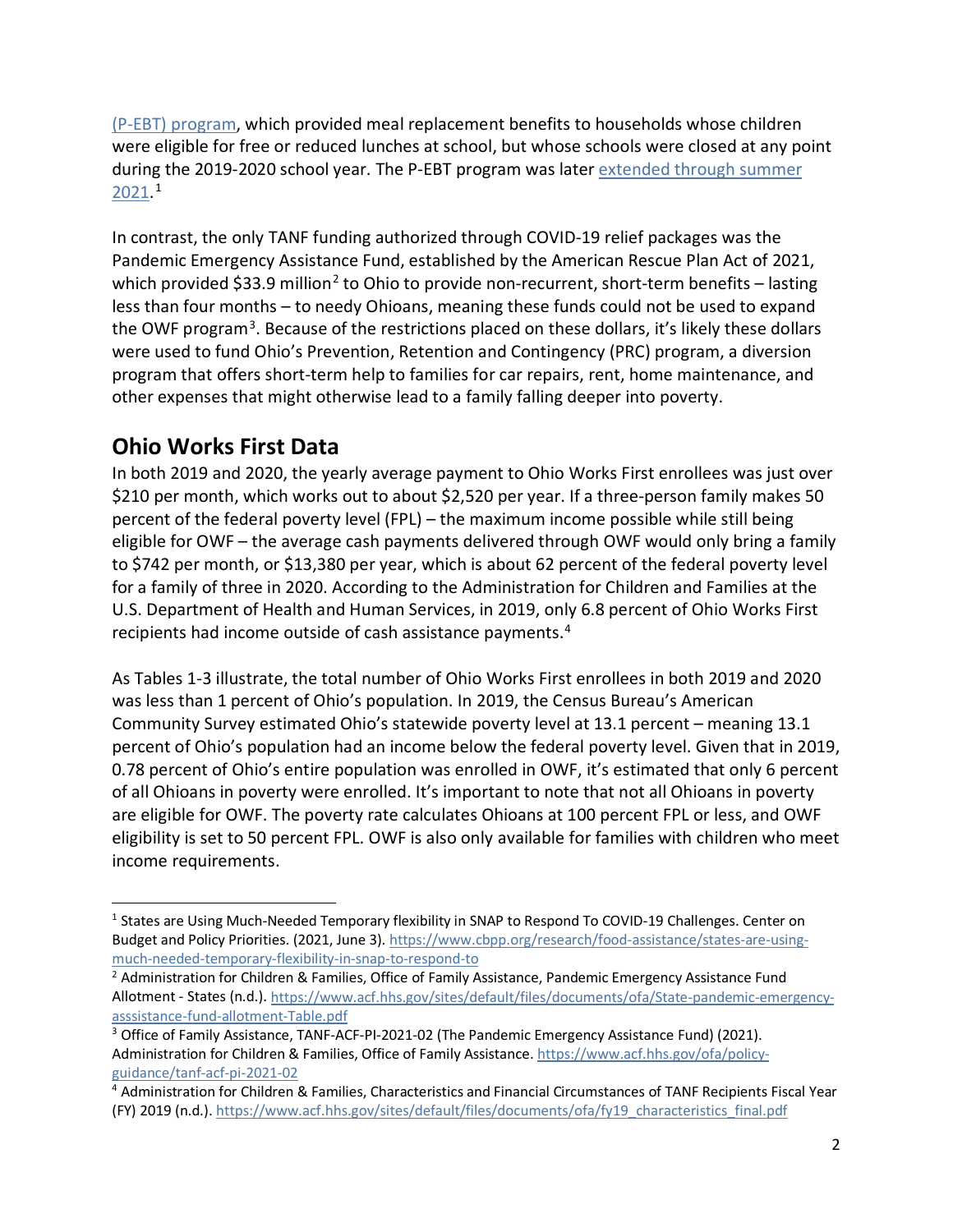| <b>Table 1: Total OWF</b><br><b>Recipients</b> | <b>Average Total OWF</b><br><b>Recipients</b> | <b>Percentage of Ohio</b><br><b>Population</b> |
|------------------------------------------------|-----------------------------------------------|------------------------------------------------|
| 2019                                           | 91,393                                        | 0.78%                                          |
| 2020                                           | 96,374                                        | 0.82%                                          |

| <b>Table 2: Adult</b><br><b>Recipients in</b><br>Ohio | <b>Average Total</b><br><b>OWF Adult</b><br><b>Recipients</b> | <b>OWF</b><br><b>Recipients</b> | Average Total   Percent of Yearly   Percentage of<br><b>Average OWF</b><br><b>Recipients</b> | <b>Ohio Population</b> |
|-------------------------------------------------------|---------------------------------------------------------------|---------------------------------|----------------------------------------------------------------------------------------------|------------------------|
| 2019                                                  | 8,743                                                         | 91,393                          | 9.5%                                                                                         | 0.07%                  |
| 2020                                                  | 10,827                                                        | 96,374                          | 11.2%                                                                                        | 0.09%                  |

| Table 3: Child<br><b>Recipients in Ohio</b> | <b>Average Total OWF</b><br><b>Child Recipients</b> | <b>Average Total</b><br><b>OWF Recipients</b> | <b>Percent of Yearly</b><br><b>Average OWF</b><br><b>Recipients</b> |
|---------------------------------------------|-----------------------------------------------------|-----------------------------------------------|---------------------------------------------------------------------|
| 2019                                        | 82,650                                              | 91,393                                        | 90.43%                                                              |
| 2020                                        | 85,713                                              | 96,374                                        | 88.94%                                                              |

#### **Comparison to SNAP**

In contrast to TANF cash assistance, the Supplemental Nutrition Assistance Program (SNAP), formerly known as food stamps, is an entitlement program. Each year, the federal government fully funds the cost of SNAP benefits provided to individuals, even if program enrollment fluctuates. The state must only help cover the cost of administering the program.

Because of the flexibility of SNAP funding to adjust based on the number of needy individuals, SNAP enrollment numbers are reactive to changes in the economy: as the economy goes up, SNAP enrollments go down. By the same token, as the COVID-19 pandemic stalled jobs, education and food access, SNAP enrollment went up.

Eligibility for SNAP benefits is set at a much higher level than OWF eligibility. To be eligible for SNAP, a household's gross monthly income must be at or below 130 percent of the federal poverty level, and a household's net monthly income must be less than or equal to 100 percent of the poverty level.<sup>[5](#page-3-0)</sup>

<span id="page-3-0"></span><sup>&</sup>lt;sup>5</sup> Center on Budget and Policy Priorities. (2019). (issue brief). Policy Basics: The Supplemental Nutrition Assistance Program (SNAP). Retrieved fro[m https://www.cbpp.org/research/food-assistance/the-supplemental-nutrition](https://www.cbpp.org/research/food-assistance/the-supplemental-nutrition-assistance-program-snap)[assistance-program-snap](https://www.cbpp.org/research/food-assistance/the-supplemental-nutrition-assistance-program-snap)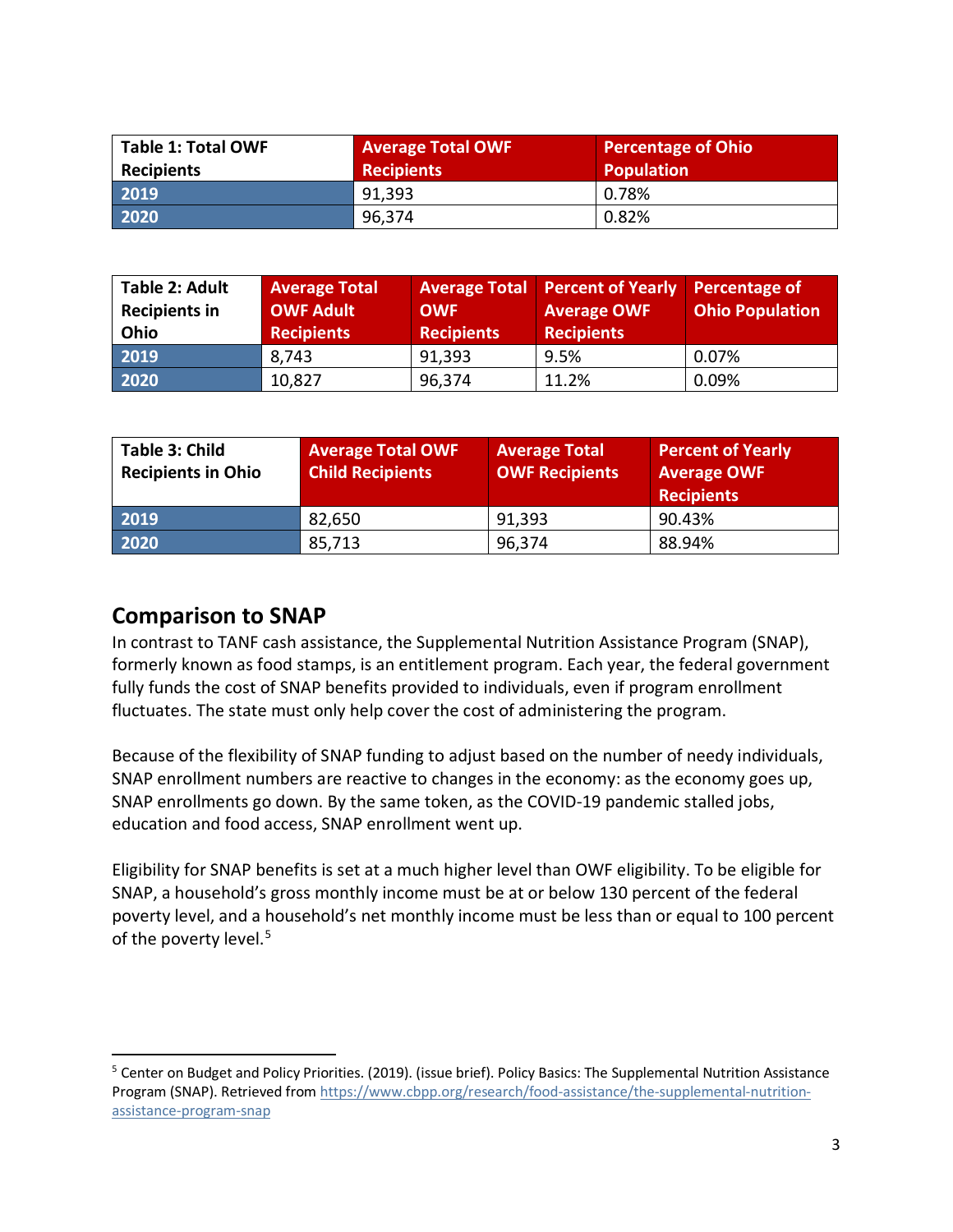| <b>Table 4: Total Ohio</b><br><b>Recipients</b> | <b>Average Total SNAP</b><br><b>Recipients</b> | <b>Percentage of Ohio</b><br>Population |
|-------------------------------------------------|------------------------------------------------|-----------------------------------------|
| 2019                                            | 1,333,940                                      | 11.4%                                   |
| 2020                                            | 1,483,686                                      | 12.7%                                   |

| Table 5: SNAP<br><b>Adult Recipients</b><br>in Ohio | <b>Average Adult</b><br><b>Recipients</b> | <b>Yearly Average</b><br><b>Total Recipients</b> | Percent of Yearly Percentage of<br>Average<br><b>Recipients</b> | Ohio<br><b>Population</b> |
|-----------------------------------------------------|-------------------------------------------|--------------------------------------------------|-----------------------------------------------------------------|---------------------------|
| 2019                                                | 759,280                                   | 1,333,940                                        | 56.92%                                                          | 6.5%                      |
| 2020                                                | 844,772                                   | 1,483,686                                        | 56.94%                                                          | 7.2%                      |

| Table 6: SNAP Child       | <b>Average Child</b> | <b>Yearly Average</b>   | <b>Percent of Yearly</b>  |
|---------------------------|----------------------|-------------------------|---------------------------|
| <b>Recipients in Ohio</b> | <b>Recipients</b>    | <b>Total Recipients</b> | <b>Average Recipients</b> |
| 2019                      | 574,660              | 1,333,940               | 43.08%                    |
| 2020                      | 635,333              | 1,483,686               | 42.82%                    |

| Table 7: Average SNAP Payment by Year | <b>Average SNAP Payment</b> |
|---------------------------------------|-----------------------------|
| 2019                                  | l \$125.42                  |
| 2020                                  | \$185.67                    |

#### **Response to COVID-19 Pandemic**

In April 2020, when the full force of COVID-related layoffs and shutdowns began, there was an increase in OWF caseloads among both adults and children. In June 2020, rolls peaked at 104,404, about 15,000 above pre-pandemic levels.<sup>[6](#page-4-0)</sup> Using pre-pandemic numbers as a baseline, in January 2020, 91,111 Ohioans were enrolled and in February 2020, 90,145 Ohioans were enrolled. By December 2020, caseloads were back to pre-pandemic levels, at 90,483 Ohioans enrolled. This was well before a vaccine was widely available, public health orders were lifted or many jobs were restored. Over April, May and June 2020 when pandemic shut-downs were in full effect, OWF caseloads increased just 16 percent.

SNAP, by comparison, expanded to include 300,000 additional enrollees in just one month, between March 2020 and April 2020, and as of May 2021, was still 200,000 above prepandemic caseloads. Unlike OWF caseloads, SNAP rolls increased 23 percent to accommodate higher need due to the pandemic, and SNAP expanded to include these additional enrollees just

<span id="page-4-0"></span> <sup>6</sup> Ohio Department of Job and Family Services, Caseload Summary Statistics Report June 2020 (n.d.). <https://jfs.ohio.gov/pams/Caseload-Summary-Report-June--2020.stm>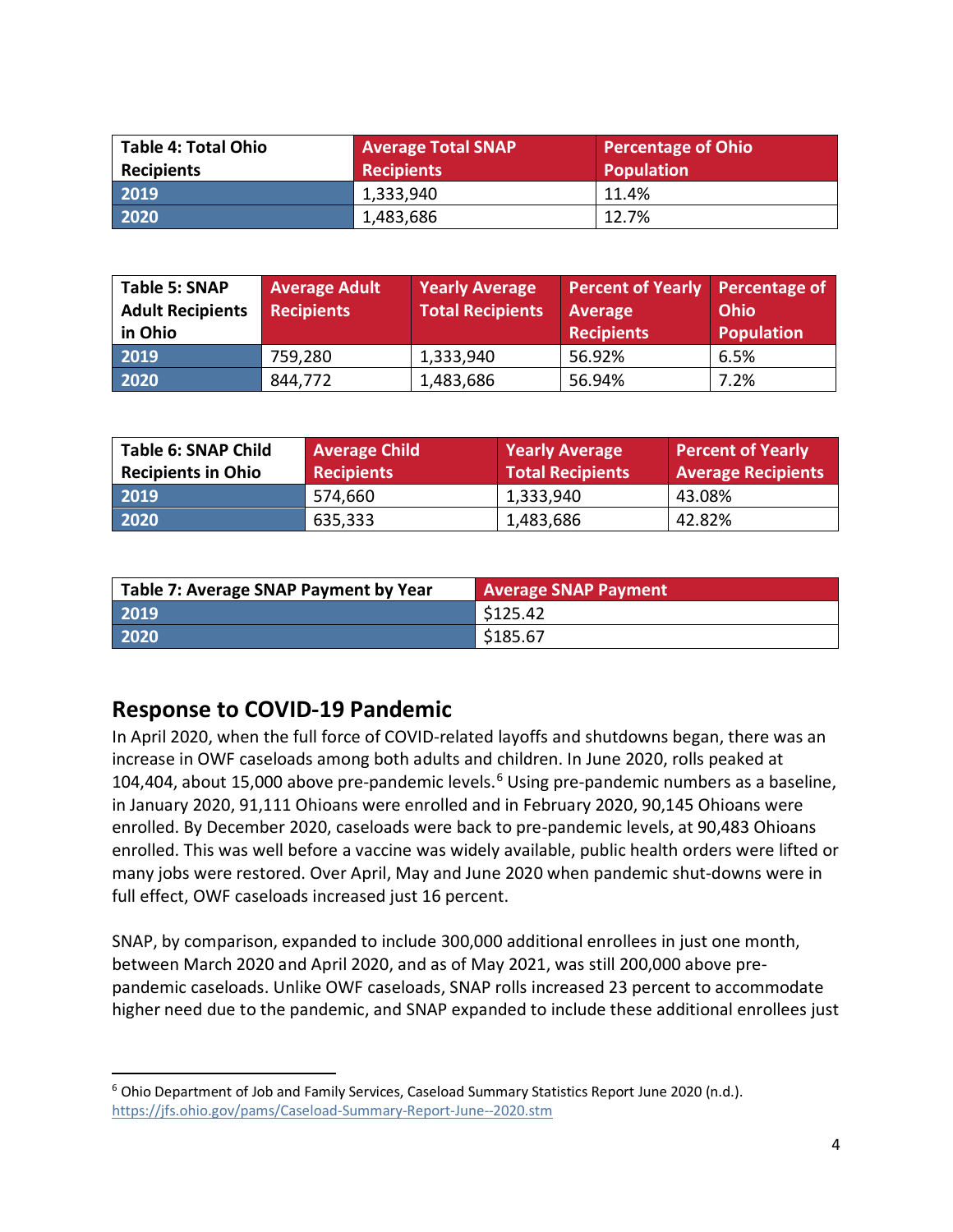one month after COVID-19 shut downs caused widespread job loss and left many Ohioans in need.

In spring 2020, County Job and Family Services offices made emergency relief funding available through PRC. In normal times, PRC provides short-term help to low-income families to help with emergent needs, such as one-time rental assistance, auto repair expenses, and disaster assistance, among others.<sup>[7](#page-5-0)</sup>

The PRC emergency relief in early 2020 allocated one-time payments to families with children who made less than 200 percent of the federal poverty level. In Hamilton County, \$3 million to fund \$500 payments to families was exhausted just five hours after applications were opened.<sup>[8](#page-5-1)</sup> In Montgomery County, \$1.2 million of funding for payments of up to \$1,000 was exhausted in less than two days.<sup>[9](#page-5-2)</sup> In Franklin County, \$1.5 million in funding for \$500 payments was spoken for in just 24 hours. $10$ 

The high demand for these PRC payments shows that low-income Ohioans were struggling at the onset of pandemic shut-downs and could have benefited from a more responsive and substantial cash assistance program.

#### **County-Level Data**

Ohio Works First is not the safety net that Ohioans need. OWF leaves out many families in poverty. Under the Aid to Families with Dependent Children (AFDC) entitlement program, the predecessor to TANF, direct cash assistance made up the single largest use of federal funding in every state. Under TANF, however, many states spend less than one-fifth of their TANF funds on cash assistance. Ohio spends just over 20 percent of its TANF funds on the Ohio Works First program.[11](#page-5-4)

In Tables 8A and 8B, the sharp decline in enrollment numbers in Ohio Works First between June 2020 and May 2021 show how quickly OWF caseloads returned to pre-pandemic levels, even as the federal public health emergency remained in effect and many Ohioans continued to

<span id="page-5-0"></span><sup>&</sup>lt;sup>7</sup> Ohio Department of Job and Family Services, Fact Sheet: Prevention, Retention and Contingency (2021). <https://jfs.ohio.gov/factsheets/prc.pdf>

<span id="page-5-1"></span><sup>8</sup> Coronavirus notebook: \$500 checks go fast. (2020, April 7). Cincinnati Business Courier.

<span id="page-5-2"></span><https://www.bizjournals.com/cincinnati/news/2020/04/07/coronavirus-notebook-500-checks-go-fast-virtual.html> <sup>9</sup> Balduf, J. (2020, April 9). Coronavirus: Applications cut off for low-income families seeking short-term help. Dayton Daily News[. https://www.daytondailynews.com/news/local/coronavirus-applications-cut-off-for-low](https://www.daytondailynews.com/news/local/coronavirus-applications-cut-off-for-low-income-families-seeking-short-term-help/P4rypxdrCZPJ5g3atjX5XN/)[income-families-seeking-short-term-help/P4rypxdrCZPJ5g3atjX5XN/](https://www.daytondailynews.com/news/local/coronavirus-applications-cut-off-for-low-income-families-seeking-short-term-help/P4rypxdrCZPJ5g3atjX5XN/)

<span id="page-5-3"></span><sup>&</sup>lt;sup>10</sup> Kovac, M. (2020, April 3). \$1.5 Million in Franklin County coronavirus assistance exhausted in 24 hours. The Columbus Dispatch. [https://www.dispatch.com/news/20200403/15-million-in-franklin-county-coronavirus](https://www.dispatch.com/news/20200403/15-million-in-franklin-county-coronavirus-assistance--exhausted-in-24-hours)[assistance--exhausted-in-24-hours](https://www.dispatch.com/news/20200403/15-million-in-franklin-county-coronavirus-assistance--exhausted-in-24-hours)

<span id="page-5-4"></span><sup>&</sup>lt;sup>11</sup> Safawi, A., & Schott, L. (2021). (rep.). To Lessen Hardship, States Should Invest More TANF Dollars in Basic Assistance for Families. Center on Budget and Policy Priorities. Retrieved from

[https://www.cbpp.org/research/family-income-support/to-lessen-hardship-states-should-invest-more-tanf](https://www.cbpp.org/research/family-income-support/to-lessen-hardship-states-should-invest-more-tanf-dollars-in-basic)[dollars-in-basic](https://www.cbpp.org/research/family-income-support/to-lessen-hardship-states-should-invest-more-tanf-dollars-in-basic)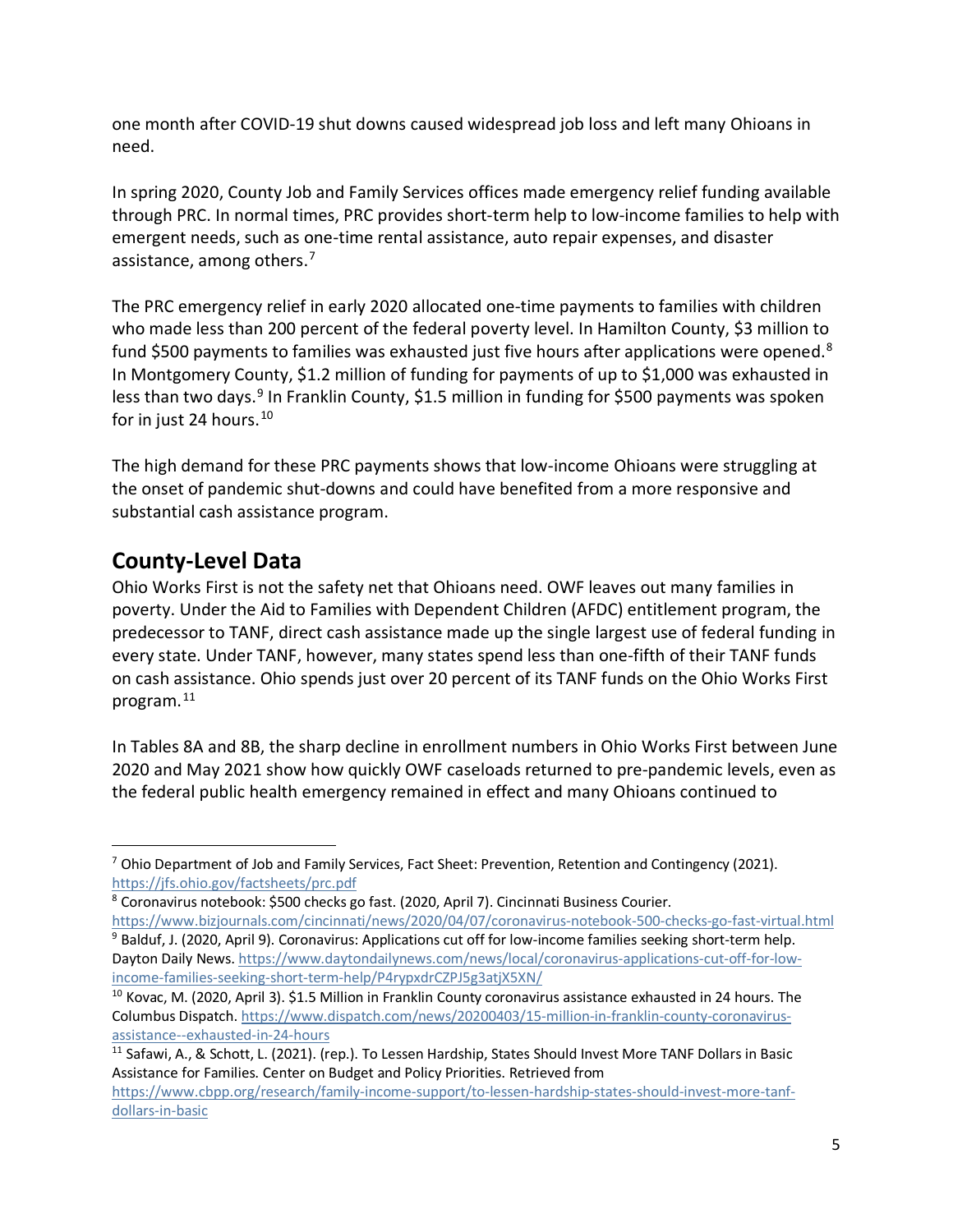struggle. SNAP caseloads, however, have changed little since June 2020, offering the assistance that Ohioans still need as the economy recovers.

| Table 8A: Number of OWF Recipients for Counties with ACS Poverty Rates Greater Than 15.0% |                                                                            |                                                                           |                                                                            |                                                                    |                                                                          |
|-------------------------------------------------------------------------------------------|----------------------------------------------------------------------------|---------------------------------------------------------------------------|----------------------------------------------------------------------------|--------------------------------------------------------------------|--------------------------------------------------------------------------|
| <b>County</b>                                                                             | <b>June 2020:</b><br><b>Number of</b><br><b>Adult</b><br><b>Recipients</b> | <b>May 2021:</b><br><b>Number of</b><br><b>Adult</b><br><b>Recipients</b> | <b>June 2020:</b><br><b>Number of</b><br><b>Child</b><br><b>Recipients</b> | May 2021:<br><b>Number of</b><br><b>Child</b><br><b>Recipients</b> | <b>Number of</b><br><b>Individuals</b><br><b>Below 50%</b><br>$FPL^{12}$ |
| Adams                                                                                     | $\mathbf{1}$                                                               | $\mathbf 0$                                                               | 279                                                                        | 293                                                                | 2,042                                                                    |
| Ashtabula                                                                                 | 126                                                                        | 44                                                                        | 921                                                                        | 739                                                                | 9,414                                                                    |
| Athens                                                                                    | 162                                                                        | 80                                                                        | 578                                                                        | 476                                                                | 9,600                                                                    |
| Brown                                                                                     | 5                                                                          | 4                                                                         | 354                                                                        | 297                                                                | 2,503                                                                    |
| Clark                                                                                     | 86                                                                         | 67                                                                        | 1,357                                                                      | 1,295                                                              | 9,084                                                                    |
| Coshocton                                                                                 | 28                                                                         | 4                                                                         | 342                                                                        | 276                                                                | 2,142                                                                    |
| Crawford                                                                                  | 21                                                                         | 17                                                                        | 343                                                                        | 284                                                                | 2,725                                                                    |
| Cuyahoga                                                                                  | 2,020                                                                      | 1,031                                                                     | 11,082                                                                     | 8,818                                                              | 97,780                                                                   |
| Fayette                                                                                   | 15                                                                         | $\overline{\mathbf{4}}$                                                   | 274                                                                        | 242                                                                | 2,040                                                                    |
| Franklin                                                                                  | 1,574                                                                      | 806                                                                       | 10,944                                                                     | 8,864                                                              | 89,757                                                                   |
| Gallia                                                                                    | 77                                                                         | 43                                                                        | 406                                                                        | 302                                                                | 1,945                                                                    |
| Guernsey                                                                                  | 15                                                                         | 8                                                                         | 327                                                                        | 306                                                                | 2,985                                                                    |
| Hamilton                                                                                  | 2,136                                                                      | 1,425                                                                     | 8,696                                                                      | 6,790                                                              | 60,107                                                                   |
| Hardin                                                                                    | 9                                                                          | 0                                                                         | 184                                                                        | 156                                                                | 1,661                                                                    |
| Harrison                                                                                  | 15                                                                         | 14                                                                        | 113                                                                        | 103                                                                | 980                                                                      |
| Highland                                                                                  | 20                                                                         | $\overline{7}$                                                            | 372                                                                        | 339                                                                | 3,821                                                                    |
| Jackson                                                                                   | 14                                                                         | 12                                                                        | 388                                                                        | 378                                                                | 2,904                                                                    |
| Jefferson                                                                                 | 94                                                                         | 38                                                                        | 625                                                                        | 501                                                                | 5,454                                                                    |
| Lawrence                                                                                  | 12                                                                         | $\overline{3}$                                                            | 606                                                                        | 571                                                                | 4,056                                                                    |
| Lucas                                                                                     | 1,039                                                                      | 300                                                                       | 5,404                                                                      | 3,843                                                              | 38,024                                                                   |
| Mahoning                                                                                  | 1,159                                                                      | 800                                                                       | 3,675                                                                      | 2,893                                                              | 15,617                                                                   |
| Marion                                                                                    | 54                                                                         | 65                                                                        | 619                                                                        | 661                                                                | 4,840                                                                    |
| Meigs                                                                                     | 25                                                                         | 11                                                                        | 238                                                                        | 251                                                                | 1,985                                                                    |
| Monroe                                                                                    | 11                                                                         | 9                                                                         | 42                                                                         | 47                                                                 | 945                                                                      |
| Montgomery                                                                                | 530                                                                        | 254                                                                       | 4,729                                                                      | 3,996                                                              | 38,753                                                                   |
| Morgan                                                                                    | 3                                                                          | 3                                                                         | 110                                                                        | 103                                                                | 1,145                                                                    |
| Muskingum                                                                                 | 162                                                                        | 123                                                                       | 1,223                                                                      | 1,134                                                              | 5,561                                                                    |
| Noble                                                                                     | $\overline{2}$                                                             | 0                                                                         | 69                                                                         | 51                                                                 | 477                                                                      |
| Perry                                                                                     | 18                                                                         | 15                                                                        | 425                                                                        | 425                                                                | 2,989                                                                    |
| Pike                                                                                      | 61                                                                         | 39                                                                        | 433                                                                        | 428                                                                | 2,489                                                                    |
| Ross                                                                                      |                                                                            |                                                                           | (Included in South Central)                                                |                                                                    | 4,784                                                                    |
| Scioto                                                                                    | 9                                                                          | $\overline{7}$                                                            | 1,084                                                                      | 954                                                                | 7,482                                                                    |

<span id="page-6-0"></span> <sup>12</sup> U.S. Census Bureau, American Community Survey 2019 5-year estimates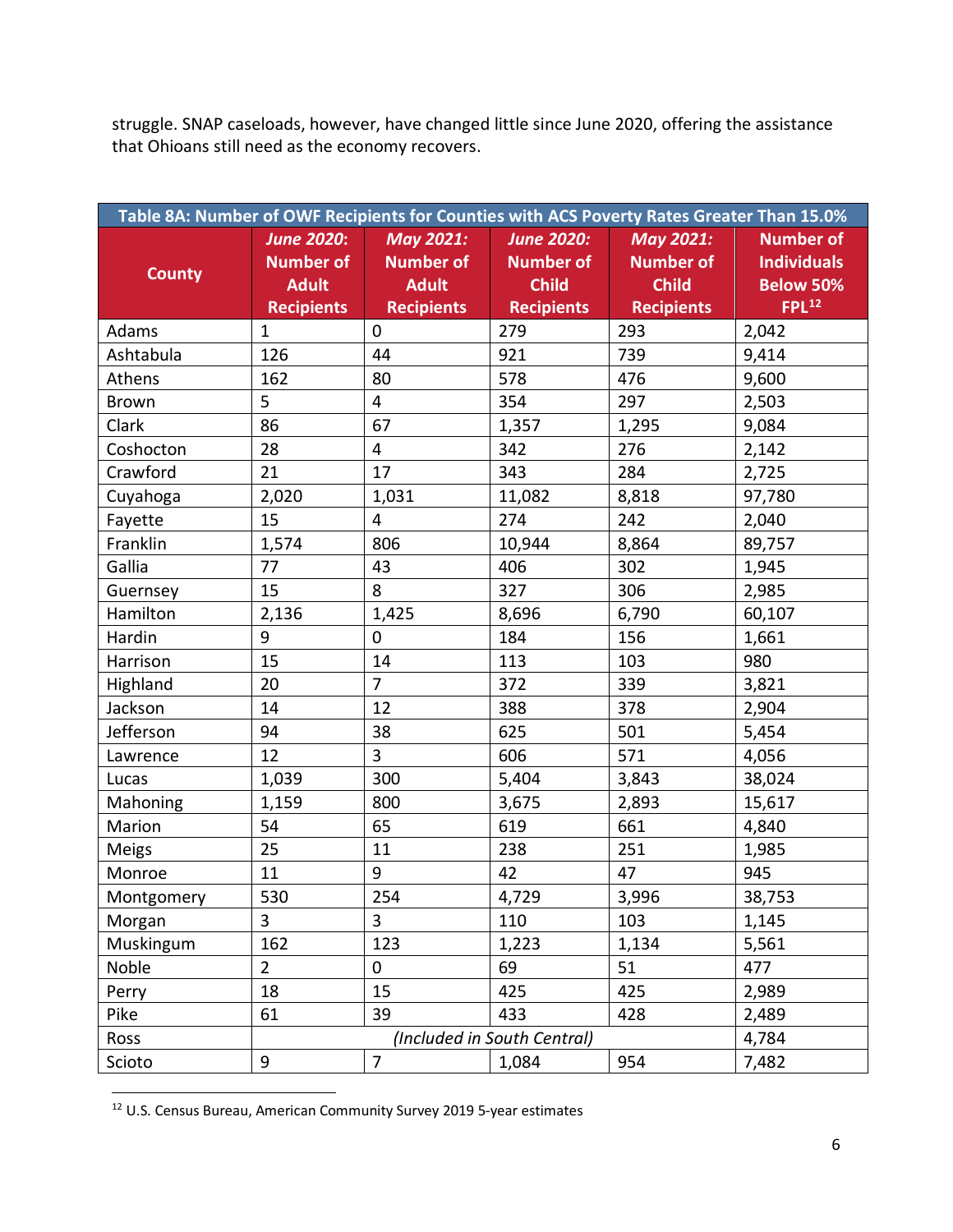| South Central<br>(Hocking, Ross)<br>and Vinton) | 149 | 138 | 1,546                       | 1,436 | (See individual<br>county data) |
|-------------------------------------------------|-----|-----|-----------------------------|-------|---------------------------------|
| Trumbull                                        | 369 | 214 | 1,865                       | 1,542 | 14,328                          |
| Vinton                                          |     |     | (Included in South Central) |       | 1,020                           |
| Washington                                      |     |     | 219                         | 230   | 3,134                           |

*Includes only counties with a 15.0% poverty rate or higher. June 2020 numbers used for comparison because OWF case numbers in 2020 were highest in June.*

| Table 8B: Number of SNAP Recipients for Counties with ACS Poverty Rates Greater Than 15.0% |                                                               |                                                              |                                                                 |                                                                |                                                                       |
|--------------------------------------------------------------------------------------------|---------------------------------------------------------------|--------------------------------------------------------------|-----------------------------------------------------------------|----------------------------------------------------------------|-----------------------------------------------------------------------|
| <b>County</b>                                                                              | <b>June 2020:</b><br><b>Number of</b><br>Adults <sup>13</sup> | <b>May 2021:</b><br><b>Number of</b><br>Adults <sup>14</sup> | <b>June 2020:</b><br><b>Number of</b><br>Children <sup>15</sup> | <b>May 2021:</b><br><b>Number of</b><br>Children <sup>16</sup> | <b>Number of</b><br><b>Individuals Below</b><br>50% FPL <sup>17</sup> |
| Adams                                                                                      | 3,670                                                         | 3,631                                                        | 2,151                                                           | 2,146                                                          | 2,042                                                                 |
| Ashtabula                                                                                  | 10,974                                                        | 11,221                                                       | 7,018                                                           | 7,098                                                          | 9,414                                                                 |
| Athens                                                                                     | 6,247                                                         | 6,142                                                        | 3,331                                                           | 3,201                                                          | 9,600                                                                 |
| <b>Brown</b>                                                                               | 3,567                                                         | 3,719                                                        | 2,306                                                           | 2,440                                                          | 2,503                                                                 |
| Clark                                                                                      | 13,330                                                        | 12,812                                                       | 10,808                                                          | 10,281                                                         | 9,084                                                                 |
| Coshocton                                                                                  | 3,644                                                         | 3,704                                                        | 2,138                                                           | 2,287                                                          | 2,142                                                                 |
| Crawford                                                                                   | 3,989                                                         | 4,217                                                        | 2,432                                                           | 2,691                                                          | 2,725                                                                 |
| Cuyahoga                                                                                   | 135,295                                                       | 136,682                                                      | 91,215                                                          | 93,000                                                         | 97,780                                                                |
| Fayette                                                                                    | 2,621                                                         | 2,623                                                        | 1,663                                                           | 1,795                                                          | 2,040                                                                 |
| Franklin                                                                                   | 90,287                                                        | 90,462                                                       | 88,989                                                          | 89,251                                                         | 89,757                                                                |
| Gallia                                                                                     | 4,347                                                         | 4,056                                                        | 2,629                                                           | 2,454                                                          | 1,945                                                                 |
| Guernsey                                                                                   | 3,665                                                         | 3,747                                                        | 2,124                                                           | 2,178                                                          | 2,985                                                                 |
| Hamilton                                                                                   | 63,422                                                        | 62,108                                                       | 58,177                                                          | 55,183                                                         | 60,107                                                                |
| Hardin                                                                                     | 1,988                                                         | 2,107                                                        | 1,513                                                           | 1,530                                                          | 1,661                                                                 |
| Harrison                                                                                   | 1,415                                                         | 1,425                                                        | 817                                                             | 852                                                            | 980                                                                   |
| Highland                                                                                   | 4,189                                                         | 4,116                                                        | 2,573                                                           | 2,564                                                          | 3,821                                                                 |
| Jackson                                                                                    | 4,203                                                         | 4,154                                                        | 2,514                                                           | 2,423                                                          | 2,904                                                                 |
| Jefferson                                                                                  | 8,506                                                         | 8,283                                                        | 5,195                                                           | 5,140                                                          | 5,454                                                                 |
| Lawrence                                                                                   | 8,438                                                         | 8,546                                                        | 4,620                                                           | 4,471                                                          | 4,056                                                                 |
| Lucas                                                                                      | 45,350                                                        | 40,285                                                       | 35,102                                                          | 32,290                                                         | 38,024                                                                |
| Mahoning                                                                                   | 29,109                                                        | 28,179                                                       | 20,041                                                          | 19,356                                                         | 15,617                                                                |

<span id="page-7-0"></span><sup>13</sup> Ohio Department of Job and Family Services, Caseload Summary Statistics Report June 2020 (n.d.). <https://jfs.ohio.gov/pams/Caseload-Summary-Report-June--2020.stm>

<span id="page-7-1"></span><sup>&</sup>lt;sup>14</sup> Ohio Department of Job and Family Services, Caseload Summary Statistics Report May 2021 (n.d.). <https://jfs.ohio.gov/pams/Caseload-Summary-Report-May-2021.stm>

<span id="page-7-2"></span><sup>&</sup>lt;sup>15</sup> Ohio Department of Job and Family Services, Caseload Summary Statistics Report June 2020 (n.d.). <https://jfs.ohio.gov/pams/Caseload-Summary-Report-June--2020.stm>

<span id="page-7-3"></span><sup>&</sup>lt;sup>16</sup> Ohio Department of Job and Family Services, Caseload Summary Statistics Report May 2021 (n.d.). <https://jfs.ohio.gov/pams/Caseload-Summary-Report-May-2021.stm>

<span id="page-7-4"></span><sup>17</sup> U.S. Census Bureau, American Community Survey 2019 5-year estimates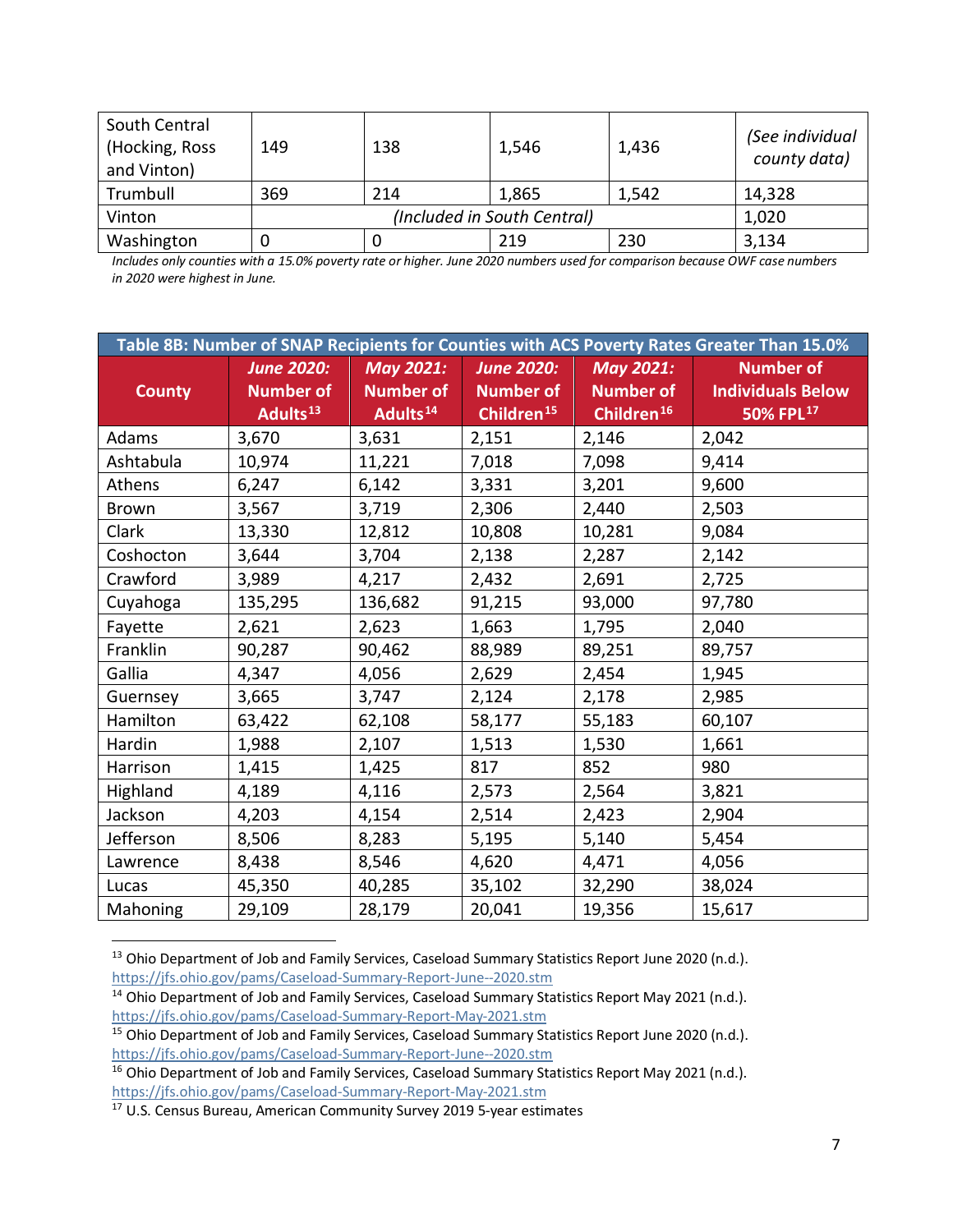| Marion         | 6,721  | 6,301  | 5,121                       | 4,669  | 4,840           |
|----------------|--------|--------|-----------------------------|--------|-----------------|
| <b>Meigs</b>   | 3,178  | 3,076  | 1,740                       | 1,591  | 1,985           |
| Monroe         | 1,110  | 1,123  | 707                         | 704    | 945             |
| Montgomery     | 45,744 | 45,251 | 36,755                      | 35,775 | 38,753          |
| Morgan         | 1,493  | 1,518  | 770                         | 801    | 1,145           |
| Muskingum      | 10,214 | 10,399 | 5,966                       | 6,080  | 5,561           |
| Noble          | 921    | 914    | 562                         | 522    | 477             |
| Perry          | 3,885  | 3,959  | 2,424                       | 2,485  | 2,989           |
| Pike           | 4,469  | 4,507  | 2,757                       | 2,796  | 2,489           |
| <b>Ross</b>    |        |        | (Included in South Central) |        | 4,784           |
| Scioto         | 12,658 | 12,443 | 6,598                       | 6,614  | 7,482           |
| South Central  |        |        |                             |        | (See individual |
| (Hocking, Ross | 13,973 | 13,999 | 8,389                       | 8,565  | county data)    |
| and Vinton)    |        |        |                             |        |                 |
| Trumbull       | 18,509 | 19,589 | 12,886                      | 13,890 | 14,328          |
| Vinton         |        | 1,020  |                             |        |                 |
| Washington     | 4,800  | 5,124  | 2,860                       | 3,074  | 3,134           |

*Includes only counties with a 15.0% poverty rate or higher. June 2020 numbers used for comparison because OWF case numbers in 2020 were highest in June.*

The number of Ohioans left out of the OWF program can be starkly seen when examining county by county data, where many counties have fewer than 10 adult recipients, even in the midst of a pandemic.

| Table 9: Counties with Less Than 10 Adult OWF Recipients |                                                     |                                                       |  |  |  |
|----------------------------------------------------------|-----------------------------------------------------|-------------------------------------------------------|--|--|--|
| <b>Issuance County</b>                                   | <b>June 2020:</b><br>Number of Adults <sup>18</sup> | May 2021:<br><b>Number of</b><br>Adults <sup>19</sup> |  |  |  |
| Hancock                                                  | 9                                                   | 2                                                     |  |  |  |
| Hardin                                                   | 9                                                   |                                                       |  |  |  |
| Preble                                                   | 9                                                   | $\overline{2}$                                        |  |  |  |
| Scioto                                                   | 9                                                   | 7                                                     |  |  |  |
| Auglaize                                                 | 8                                                   | 1                                                     |  |  |  |
| Darke                                                    | 8                                                   |                                                       |  |  |  |
| Ottawa                                                   | 8                                                   | 8                                                     |  |  |  |
| Morrow                                                   | 7                                                   |                                                       |  |  |  |
| Warren                                                   | 7                                                   |                                                       |  |  |  |
|                                                          |                                                     |                                                       |  |  |  |

<span id="page-8-0"></span><sup>&</sup>lt;sup>18</sup> Ohio Department of Job and Family Services, Caseload Summary Statistics Report June 2020 (n.d.). <https://jfs.ohio.gov/pams/Caseload-Summary-Report-June--2020.stm>

<span id="page-8-1"></span><sup>&</sup>lt;sup>19</sup> Ohio Department of Job and Family Services, Caseload Summary Statistics Report May 2021 (n.d.). <https://jfs.ohio.gov/pams/Caseload-Summary-Report-May-2021.stm>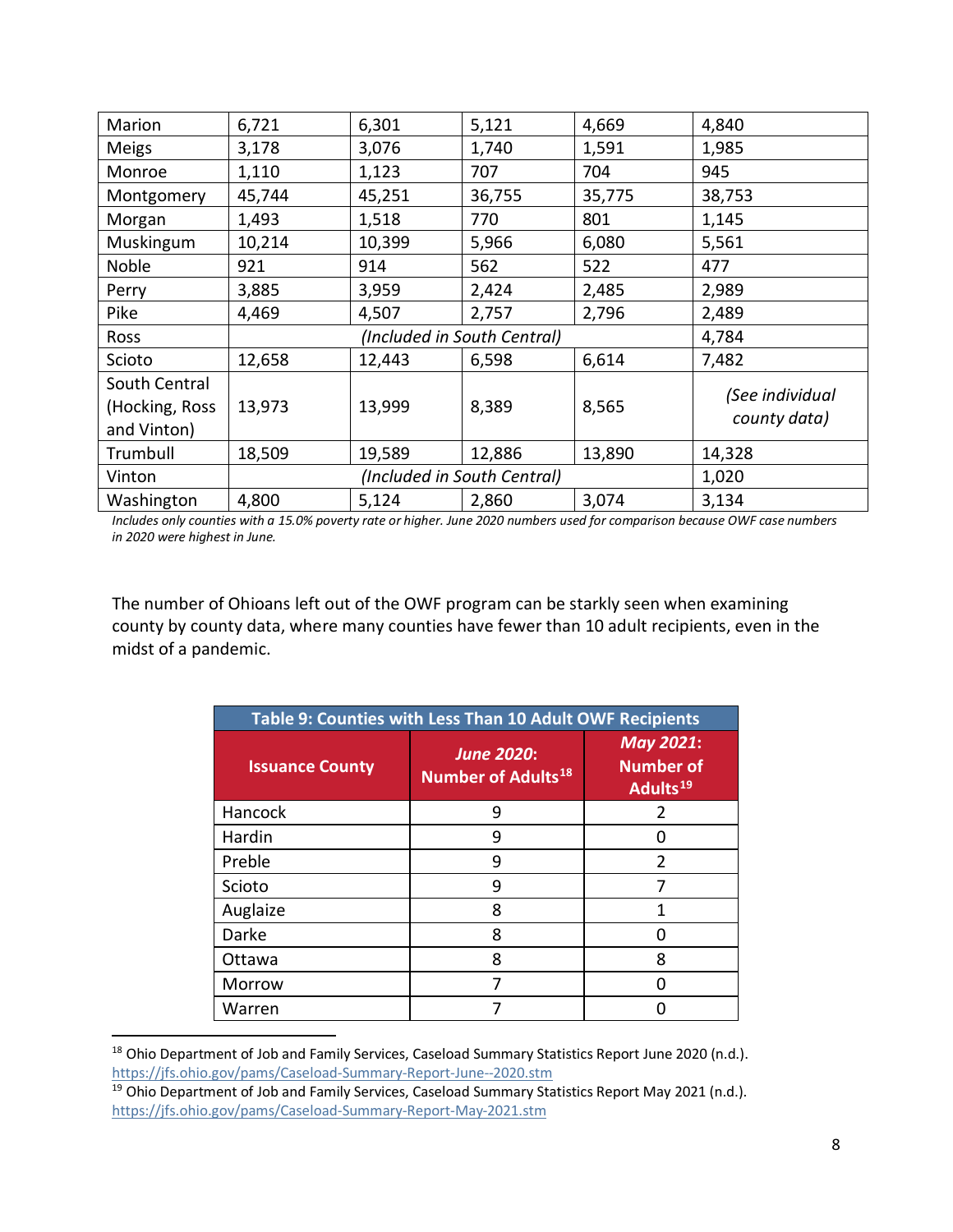| Champaign         | 6              | 9              |
|-------------------|----------------|----------------|
| <b>Brown</b>      | 5              | 4              |
| Geauga            | 5              | $\overline{2}$ |
| Ashland           | 4              | $\overline{2}$ |
| Tuscarawas        | 4              | 1              |
| Van Wert          | 4              | $\mathbf{1}$   |
| Carroll           | 3              | 3              |
| Morgan            | 3              | 3              |
| Noble             | $\overline{2}$ | 0              |
| Adams             | 1              | 0              |
| Clinton           | 1              | 0              |
| Defiance/Paulding | 1              | $\overline{2}$ |
| Wood              | 1              | 3              |
| Wyandot           | 1              | 0              |
| Fulton            | 0              | 1              |
| Henry             | 0              | 1              |
| Putnam            | 0              | 1              |
| Washington        | ი              | U              |

| Table 10: Counties with Highest Adult OWF Enrollments |                                                               |                                                              |             |  |  |
|-------------------------------------------------------|---------------------------------------------------------------|--------------------------------------------------------------|-------------|--|--|
| <b>Issuance County</b>                                | <b>June 2020:</b><br><b>Number of</b><br>Adults <sup>20</sup> | <b>May 2021:</b><br><b>Number of</b><br>Adults <sup>21</sup> | <b>City</b> |  |  |
| Hamilton                                              | 2,136                                                         | 1,425                                                        | Cincinnati  |  |  |
| Cuyahoga                                              | 2,020                                                         | 1,031                                                        | Cleveland   |  |  |
| Franklin                                              | 1,574                                                         | 806                                                          | Columbus    |  |  |
| Mahoning                                              | 1,159                                                         | 800                                                          | Youngstown  |  |  |
| Summit                                                | 1,062                                                         | 920                                                          | Akron       |  |  |
| Lucas                                                 | 1,039                                                         | 300                                                          | Toledo      |  |  |
| <b>Stark</b>                                          | 676                                                           | 228                                                          | Canton      |  |  |
| Montgomery                                            | 530                                                           | 254                                                          | Dayton      |  |  |
| Trumbull                                              | 369                                                           | 214                                                          | Youngstown  |  |  |

<span id="page-9-0"></span><sup>&</sup>lt;sup>20</sup> Ohio Department of Job and Family Services, Caseload Summary Statistics Report June 2020 (n.d.). <https://jfs.ohio.gov/pams/Caseload-Summary-Report-June--2020.stm>

<span id="page-9-1"></span><sup>&</sup>lt;sup>21</sup> Ohio Department of Job and Family Services, Caseload Summary Statistics Report May 2021 (n.d.). <https://jfs.ohio.gov/pams/Caseload-Summary-Report-May-2021.stm>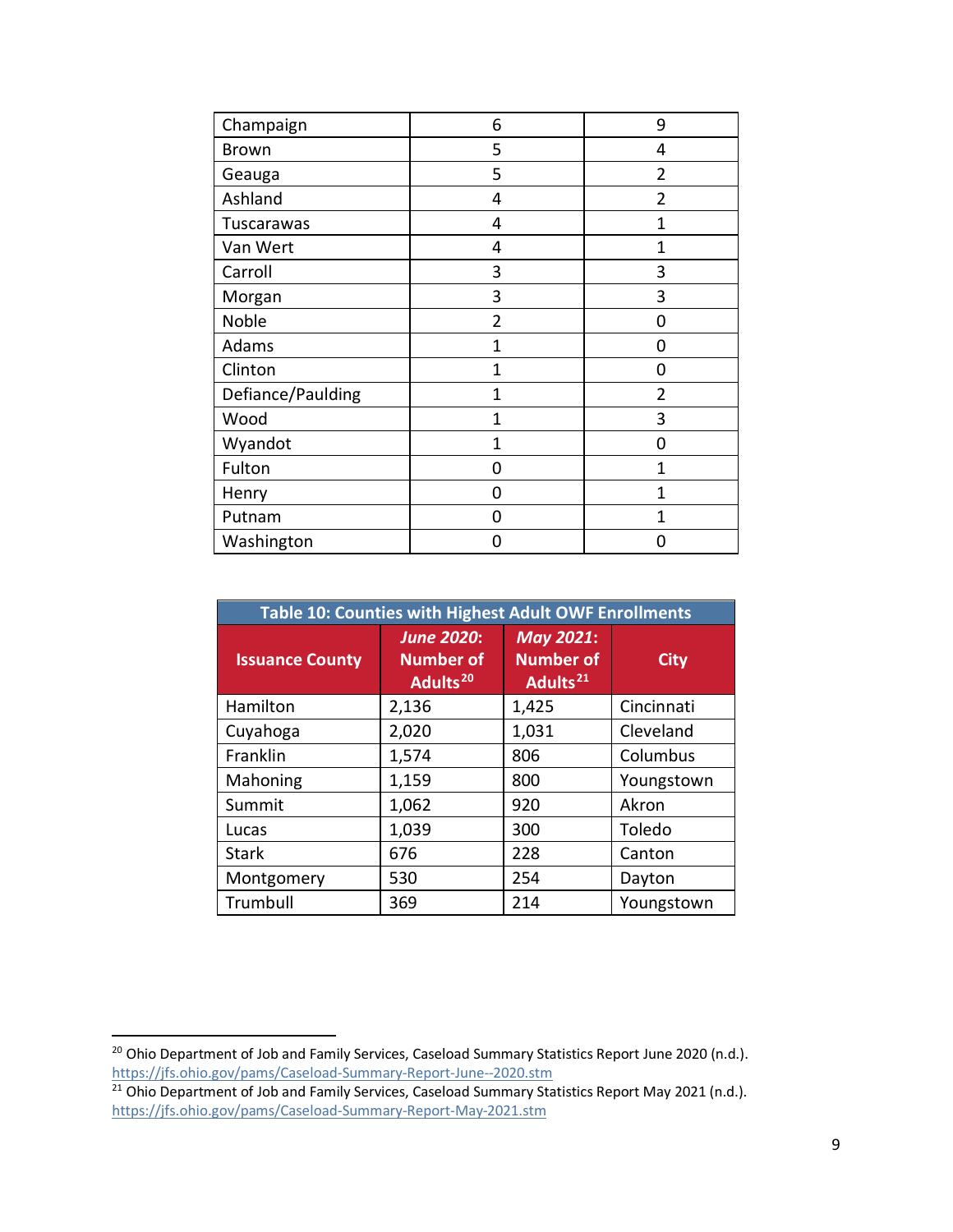| Table 11: Counties with Fewer Than 100 Child OWF Recipients |                                                       |                                                      |  |  |  |
|-------------------------------------------------------------|-------------------------------------------------------|------------------------------------------------------|--|--|--|
| <b>Issuance County</b>                                      | <b>June 2020:</b><br>Number of Children <sup>22</sup> | <b>May 2021:</b><br>Number of Children <sup>23</sup> |  |  |  |
| Fulton                                                      | 95                                                    | 86                                                   |  |  |  |
| Van Wert                                                    | 94                                                    | 89                                                   |  |  |  |
| Geauga                                                      | 85                                                    | 71                                                   |  |  |  |
| Wyandot                                                     | 73                                                    | 80                                                   |  |  |  |
| Holmes                                                      | 69                                                    | 37                                                   |  |  |  |
| Noble                                                       | 69                                                    | 51                                                   |  |  |  |
| Putnam                                                      | 60                                                    | 67                                                   |  |  |  |
| Henry                                                       | 46                                                    | 47                                                   |  |  |  |
| Monroe                                                      | 42                                                    | 47                                                   |  |  |  |

| Table 12: Counties with Highest Child OWF Enrollment |                                                                 |                                                  |             |  |  |  |
|------------------------------------------------------|-----------------------------------------------------------------|--------------------------------------------------|-------------|--|--|--|
| <b>Issuance County</b>                               | <b>June 2020:</b><br><b>Number of</b><br>Children <sup>24</sup> | May 2020:<br>Number of<br>Children <sup>25</sup> | <b>City</b> |  |  |  |
| Cuyahoga                                             | 11,082                                                          | 8,818                                            | Cleveland   |  |  |  |
| Franklin                                             | 10,944                                                          | 8,864                                            | Columbus    |  |  |  |
| Hamilton                                             | 8,969                                                           | 6,790                                            | Cincinnati  |  |  |  |
| Lucas                                                | 5,404                                                           | 3,843                                            | Toledo      |  |  |  |
| Summit                                               | 5,399                                                           | 4,784                                            | Akron       |  |  |  |
| Montgomery                                           | 4,729                                                           | 3,996                                            | Dayton      |  |  |  |
| Mahoning                                             | 3,675                                                           | 2,893                                            | Youngstown  |  |  |  |
| <b>Stark</b>                                         | 3,210                                                           | 2,373                                            | Canton      |  |  |  |

<span id="page-10-0"></span><sup>&</sup>lt;sup>22</sup> Ohio Department of Job and Family Services, Caseload Summary Statistics Report June 2020 (n.d.). <https://jfs.ohio.gov/pams/Caseload-Summary-Report-June--2020.stm>

<span id="page-10-1"></span><sup>&</sup>lt;sup>23</sup> Ohio Department of Job and Family Services, Caseload Summary Statistics Report May 2021 (n.d.). <https://jfs.ohio.gov/pams/Caseload-Summary-Report-May-2021.stm>

<span id="page-10-2"></span><sup>&</sup>lt;sup>24</sup> Ohio Department of Job and Family Services, Caseload Summary Statistics Report June 2020 (n.d.). <https://jfs.ohio.gov/pams/Caseload-Summary-Report-June--2020.stm>

<span id="page-10-3"></span><sup>&</sup>lt;sup>25</sup> Ohio Department of Job and Family Services, Caseload Summary Statistics Report May 2021 (n.d.). <https://jfs.ohio.gov/pams/Caseload-Summary-Report-May-2021.stm>